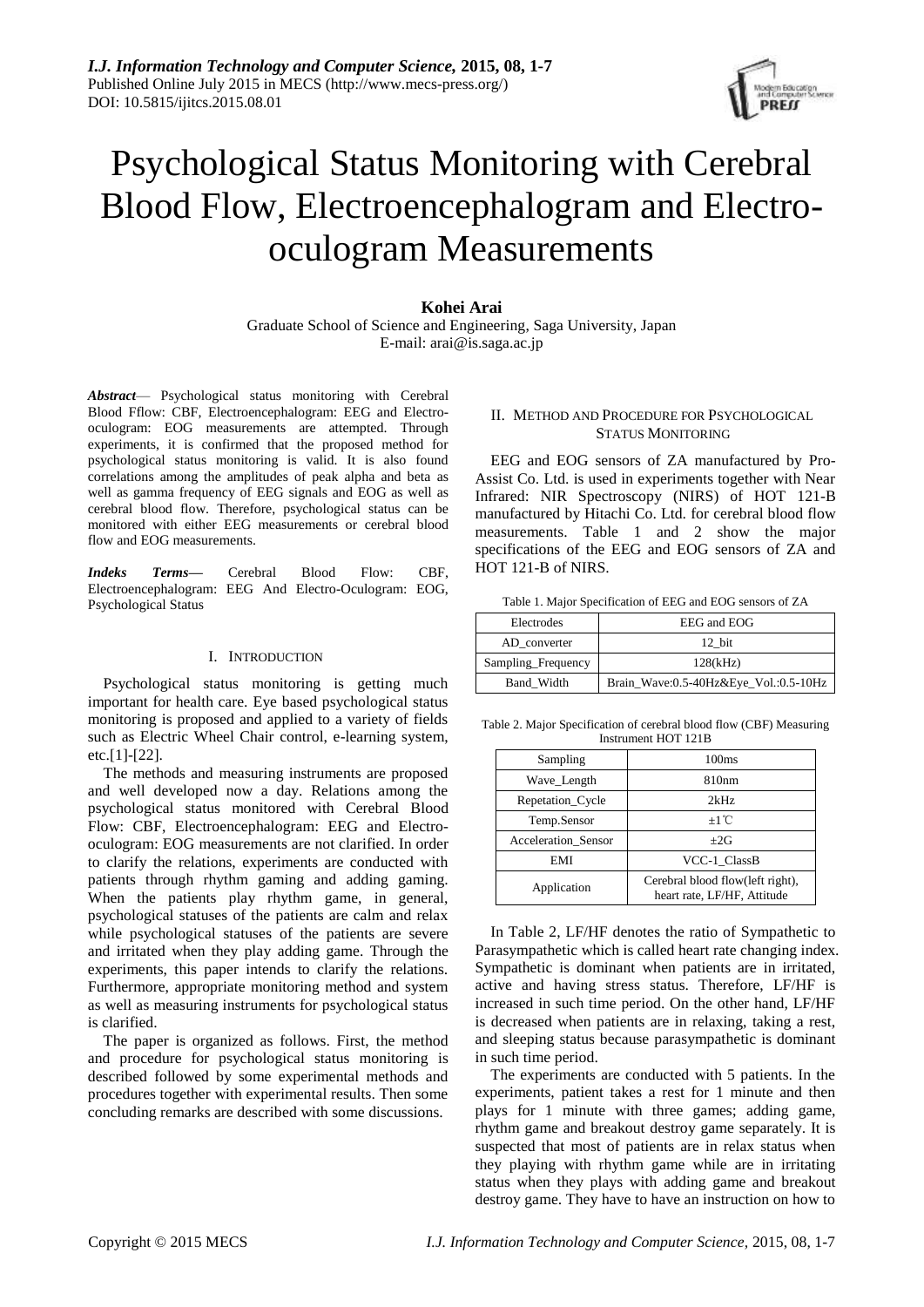play the games before getting start a set of experiment (1 minute for a rest and then 1 minute for gaming). They have to have 15 sets of experiment each. All sets of experiment are finished within a hour.

EEG data is filtered by low pass filter with cut off frequency of 50 Hz (6dB octave) for noise removals. After that FFT is applied to the filtered EEG. One of the examples is shown in Fig. 1.



Fig. 1. Examples of EEG and its frequency component

Usually, frequency components of 0-4 Hz, 4-8 Hz, 8- 12 Hz, 12-40 Hz are named delta, theta, alpha and beta frequencies. In particular, alpha frequency component is dominant when users are in relaxing status while beta frequency component is large when they are in irritating status. When their EEG data is acquired, they have to attach electrodes on their forehead. This is the same thing for EOG measurements. They have to attach electrodes at the end of their eyes.

EOG data, on the other hand, show eye movement behavior which is reflected users' psychological status. Namely, EOG data is calm when they are in relaxing status while EOG data varied rapidly and quickly when they are in irritating status. Fig. 2 shows an example of EOG data. From the data, eye movement speed can be analyzed.



Fig. 2. Example of EOG data

Meanwhile, cerebral blood flow data shows varied rapidly and quickly when they are in irritating status while cerebral blood flow data shows calm when they are in relaxing status. It is expected that then they play with adding game, they are used to in an irritating status while they are in relaxing status when they play with rhythm game.

Fig. 3 shows an example of acquired cerebral blood flow data. There are two data of cerebral blood flows, left brain (Red colored line in Fig. 3) and right brain (Blue colored line in Fig. 3). Also, left and right heart rate is acquired with HOT 121-B sensor. In meantime, LF/HF of right brain and left brain are also measured.



Fig. 3. shows an example of acquired cerebral blood flow data.

#### III. EXPERIMENTAL RESULTS

One of the typical measured data of cerebral blood flow, heart rate, LF/HF of one of the patients is shown in Fig. 4 (a) together with EEG in Fig. 4 (b) and EOG in Fig. 4 (c). During the first half time, the patient takes a rest

and plays rhythm game during the second half time period. As shown in Fig. 4, there is not so large difference of the measured data between the first and the second half time periods. Therefore, most of the patients are in relaxing status when they play rhythm game.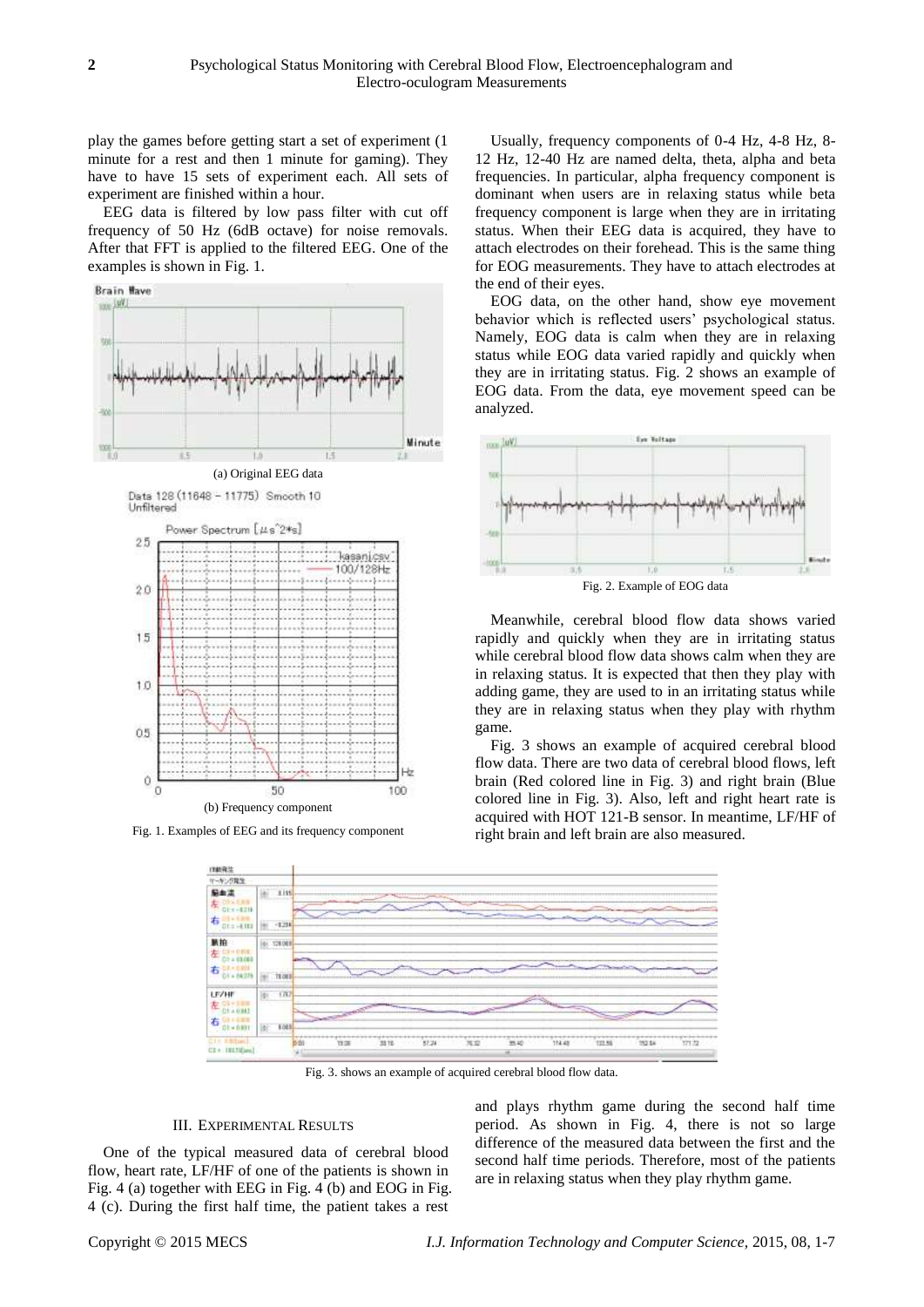

Fig. 4. Measured data when the typical patient plays Rhythm Game

One of the typical measured data of cerebral blood flow, heart rate, LF/HF of one of the patients is shown in Fig. 5 (a) together with EEG in Fig. 5 (b) and EOG in Fig. 5 (c). During the first half time, the patient takes a rest and plays adding game during the second half time period. As shown in Fig. 5, there is relatively large difference of the measured data between the first and the second half time periods. Therefore, most of the patients are in irritating status when they play adding game.



Fig. 5. Measured data when the typical patient plays Adding Game

Meanwhile, frequency component of the measured EEGs when the patient plays rhythm game is shown in

Fig. 6 (a) while that for adding game is shown in Fig. 6 (b).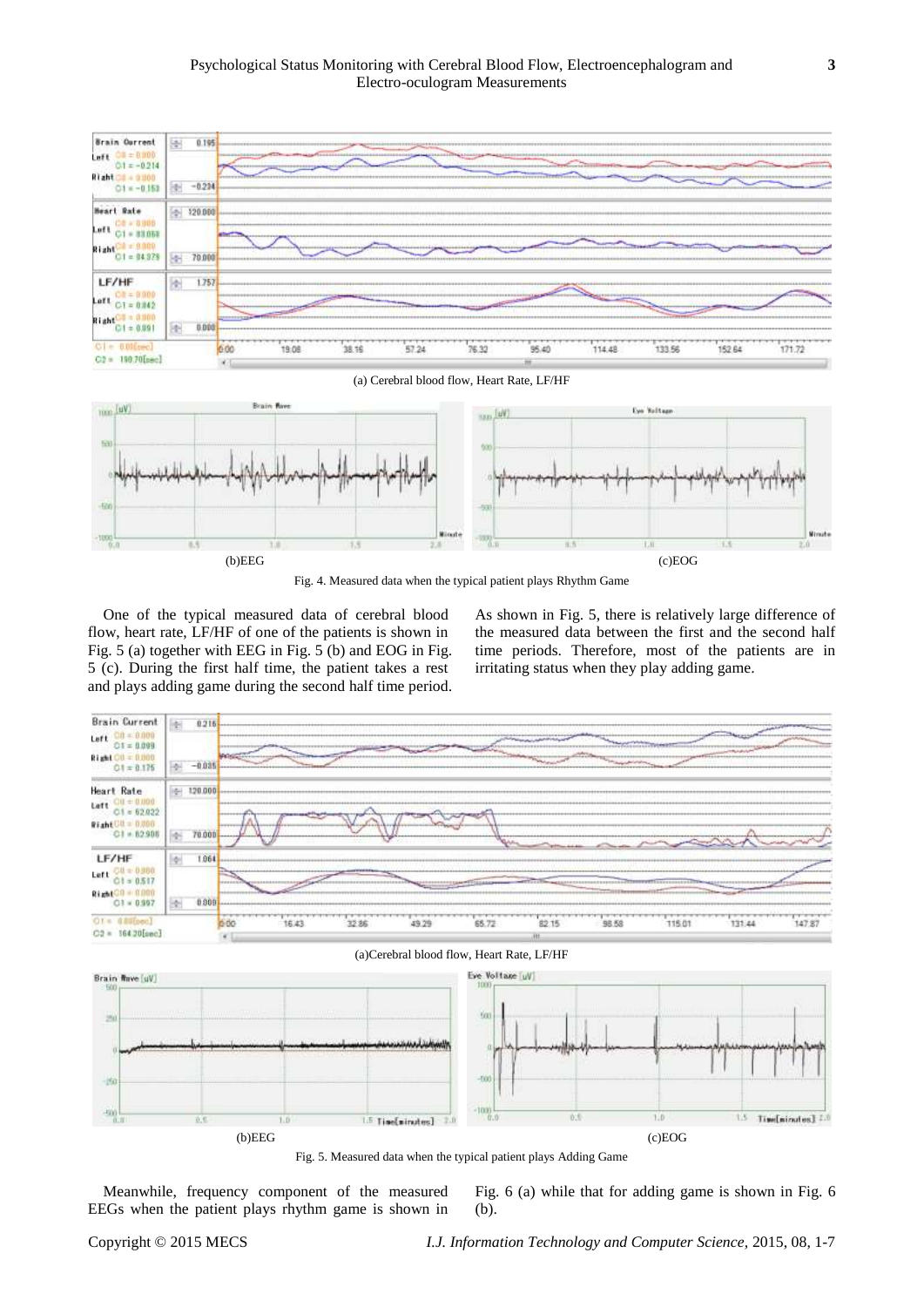

Fig. 6. Frequncy component of EEGs when the patient plays rhythm game and adding game

Table 3. Frequency components of the measured EEGs when the Patient Plays Thythm Game and Adding Game

| Game | Rhythm  | Adding  |
|------|---------|---------|
|      | 697.003 | 9.3307  |
|      | 110.376 | 1.80102 |
| α    | 11.4002 | 0.53928 |
|      | 13.5909 | 2.48316 |

As shown in Table 3, alpha wave is relatively small in comparison to beta wave when the patient palys adding game rather than rhythm game.

The amplitudes of peak alpha frequency, peak beta frequncy, as well as peak gamma frequency (more than 30Hz) are used to be evaluated as psychological status indexes. These are used to be highly correlated to cerebral blood flow, heart rate, and LF/HF. The amplitudes of peak beta frequency and peak gamma frequency together with EOG of the patient when he plays rhythm game are plotted in Fig. 7 (a), (b), and (c), respectively. EOG is highly correlated to the amplitudes of beta wave and gamma wave as shown in Fig. 8. Correlation coefficients between EOG and beta wave amplitude is around 0.77 while that between EOG and gamma wave is 0.89, respectively. Therefore, it implies that the patient is iiritated and stressed because his eyes move so rapidly and quickly.

On the other hand, the amplitudes of peak beta frequency and right cerebral blood flow of the patient when he plays rhythm game are plotted in Fig. 9 (a), and (b), respectively. Right cerebral blood flow is correlated to the amplitudes of beta wave as shown in Fig. 9 (c). Correlation coefficients between right cerebral blood flow and beta wave amplitude is around 0.45.

Meanwhile, Fig. 10 (a) and (b) shows amplitudes of EEG of gamma frequency components and cerebral blood flow when the patient plays breakout game as well as correlations between cerebral blood flow and EEG of gamma frequency (Fig. 10 (c)). Correlation coefficients between right cerebral blood flow and beta wave amplitude of EEG is around 0.81.

For the breakout game, in general, CBF is increased together with beta and gamma waves while EOG signal amplitude is relatively large. For the adding game, beta wave is increased while EOG signal amplitude is relatively small. On the other hand, CBF is decreased together with gamma wave while EOG signal amplitude is comparatively small for the rhythm game.







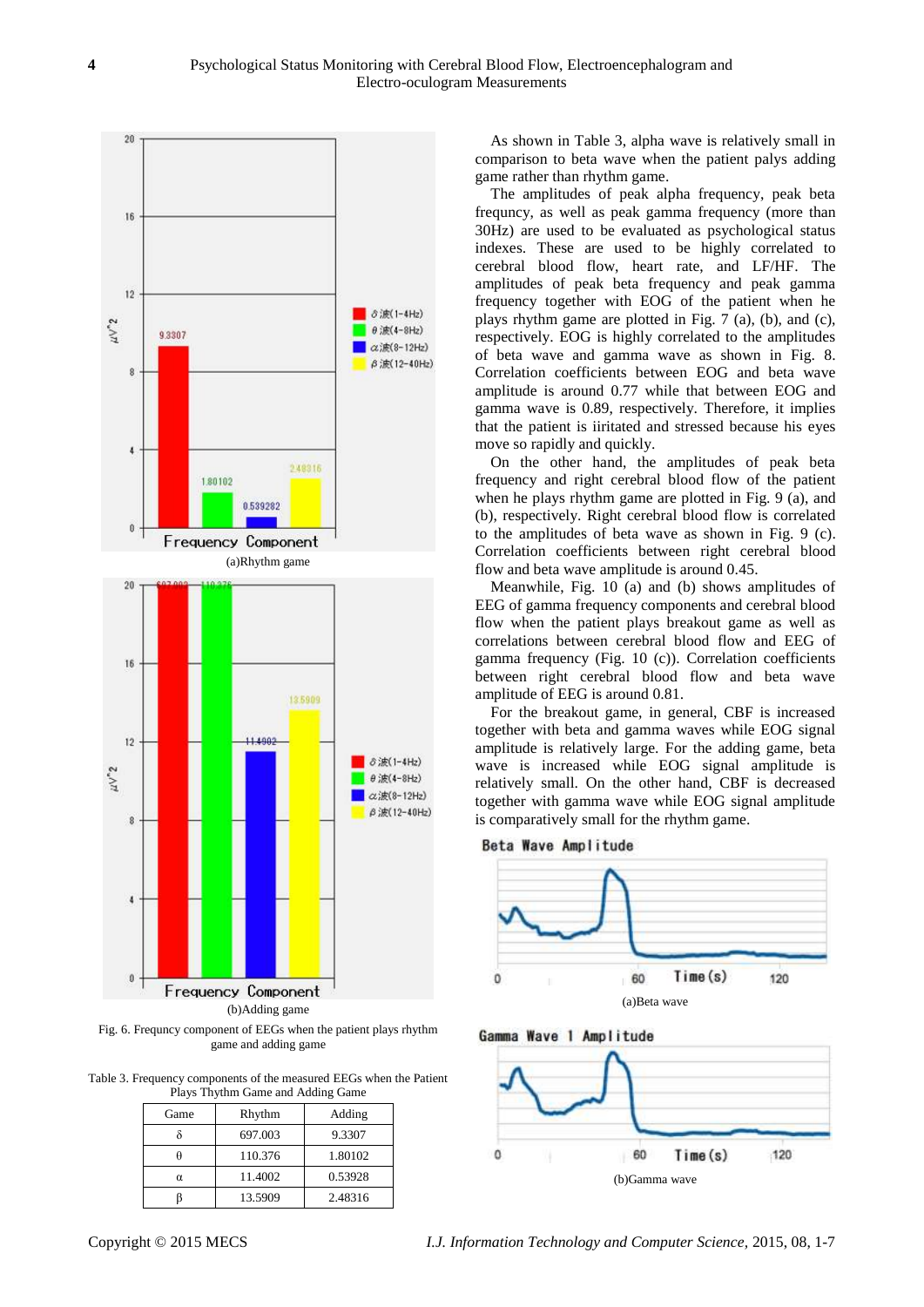



Fig. 7. Amplitudes of EEG of beta and gamma frequency components when the patient plays rhythm game





Fig. 8. Correlations between EOG and EEG of beta wave as well as gamma wave



Beta Wave Amplitude



(a)Cerebral blood flow

 $Time(s)$ 



Fig. 9. Amplitudes of EEG of beta frequency components and cerebral blood flow when the patient plays adding game as well as correlations between cerebral blood flow and EEG of beta frequency

Left Brain Currnet Amplitude



Gamma Wave 1 Amplitude



(b)Gamma wave 30 25 Gamma Wave 1 Amplitude 20  $-0.2$  $0.1$  $0.2$  $0.3$  $0.4$  $0.5$  $-0.1$ ö Brain Blood Current Amplitude

(c)Correlation between CBF and gamma wave of EEG

Fig. 10. Amplitudes of EEG of gamma frequency components and cerebral blood flow when the patient plays breakout game as well as correlations between cerebral blood flow and EEG of gamma frequency

As the experimental results, it is found that the followings,

*(1)* Breakout game:

- *1) three patients out of five patients show high correlations between CBF and gamma wave of frequency component of EEG signals*
- *2) two patients out of five patients show relatively high correlation between CBF and beta wave of frequency component of EEG signals*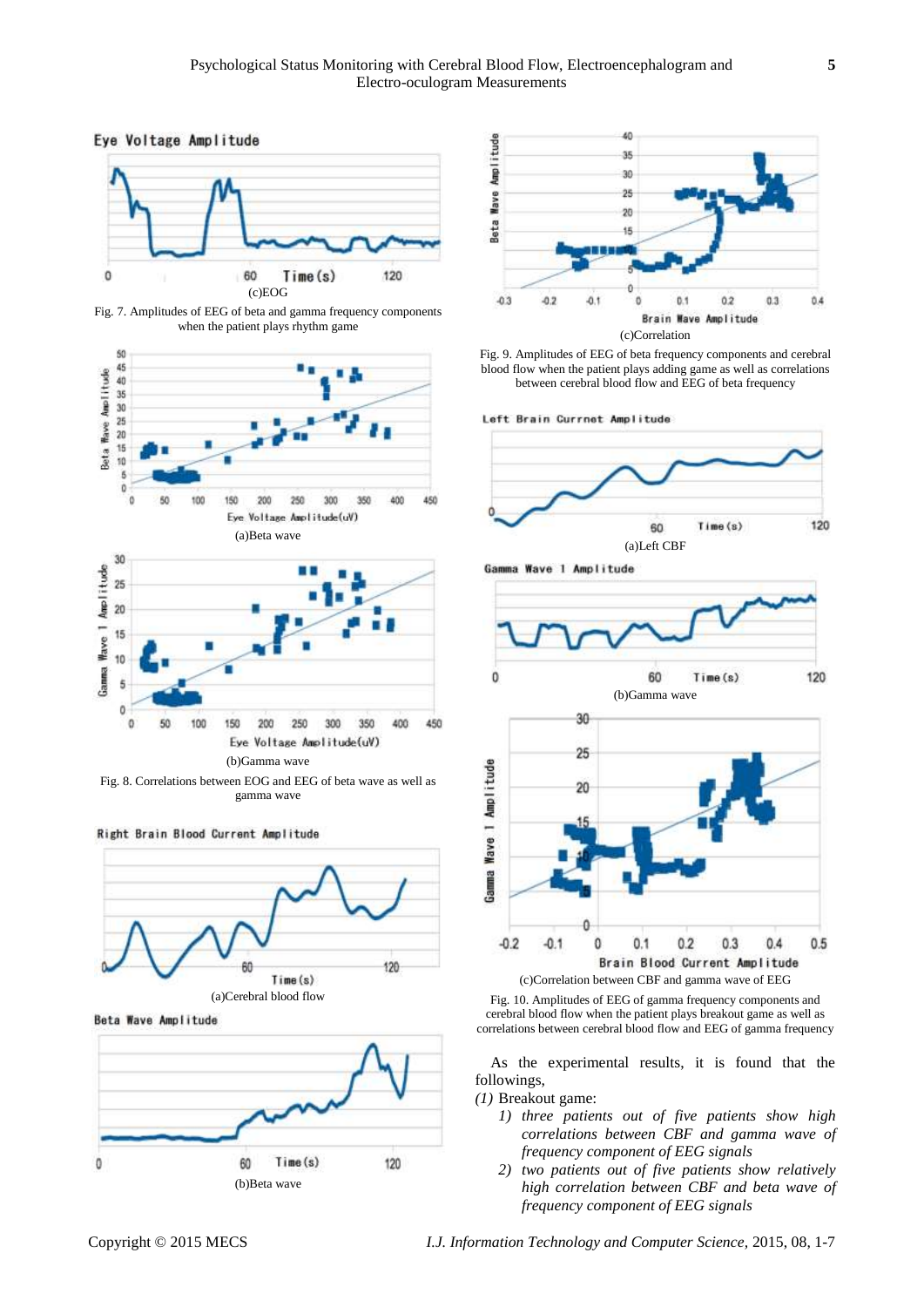*(2)* Adding game:

- *1) Two patients out of five patients show comparatively high correlation between CBF and beta wave of frequency component of EEG signals*
- (3) Rhythm game:
	- *1) Three patients out of four patients show high correlation between EOG signal amplitude and beta/gamma frequency component of eeg signals*
	- *2) Two patients out of four patients show relatively high correlation between CBF and gamma wave of frequency component of EEG*

#### IV. CONCLUSION

Psychological status monitoring with cerebral blood flow (CBF), EEG (EEG) and EOG (EOG) measurements are attempted. Through experiments, it is confirmed that the proposed method for psychological status monitoring is valid. It is also found correlations among the amplitudes of peak alpha and beta EEGs and EOG as well as cerebral blood flow. Therefore, psychological status can be monitored with either EEG measurements or cerebral blood flow and EOG measurements.

It is found that three patients out of five patients show high correlations between CBF and gamma wave of frequency component of EEG signals for breakout game, two patients out of five patients show relatively high correlation between CBF and beta wave of frequency component of EEG signals for breakout game, two patients out of five patients show comparatively high correlation between CBF and beta wave of frequency component of EEG signals for adding game, three patients out of four patients show high correlation between EOG signal amplitude and beta/gamma frequency component of EEG signals for rhythm game, two patients out of four patients show relatively high correlation between CBF and gamma wave of frequency component of EEG for rhythm game.

From these experimental results, it may conclude that these EEG, EOG, and CBF are highly correlated. Therefore, these measurements can be used alternatively. CBF measuring instruments are relatively expensive than the others. EEG and EOG sensors are very sensitive to the surrounding noises rather than the others.

#### **REFERENCES**

- [1] Djoko Purwanto, Ronny Mardiyanto and Kohei Arai, Electric wheel chair control with gaze detection and eye blinking, Artificial Life and Robotics, AROB Journal, 14, 694,397-400, 2009.
- [2] Kohei Arai and Makoto Yamaura, Computer input with human eyes only using two Purkinje images which works in a real time basis without calibration, International Journal of Human Computer Interaction, 1,3, 71-82,2010
- [3] Kohei Arai, Ronny Mardiyanto, A prototype of electric wheel chair control by eye only for paralyzed user, Journal of Robotics and Mechatronics, 23, 1, 66-75, 2010.
- [4] Djoko Purwanto, Ronny Mardiyanto, Kohei Arai, Electric wheel chair control with gaze detection and eye blinking,

Proceedings of the International Symposium on Artificial Life and Robotics, GS9-4, 2009.

- [5] Kohei Arai and Kenro Yajima, Communication Aid and Computer Input System with Human Eyes Only, Electronics and Communications in Japan,Volume 93, Number 12, 2010, pages 1-9, John Wiley and Sons, Inc., 2010.
- [6] Kohei Arai, Ronny Mardiyanto, Evaluation of users' impact for using the proposed eye based HCI with moving and fixed keyboard by using eeg signals, International Journal of Research and Reviews on Computer Science, 2, 6, 1228-1234, 2011.
- [7] Kohei Arai, Kenro Yajima, Robot arm utilized having meal support system based on computer input by human eyes only, International Journal of Human-Computer Interaction, 2, 1, 120-128, 2011.
- [8] Kohei Arai, Ronny Mardiyanto, Autonomous control of eye based electric wheel chair with obstacle avoidance and shortest path finding based on Dijkstra algorithm, International Journal of Advanced Computer Science and Applications, 2, 12, 19-25, 2011.
- [9] Kohei Arai, Ronny Mardiyanto, Eye-based humancomputer interaction allowing phoning, reading e-book/ecomic/e-learning, Internet browsing and TV information extraction, International Journal of Advanced Computer Science and Applications, 2, 12, 26-32, 2011.
- [10] Kohei Arai, Ronny Mardiyanto, Eye based electric wheel chair control system-I(eye) can control EWC-, International Journal of Advanced Computer Science and Applications, 2, 12, 98-105, 2011.
- [11] Kohei Arai, Ronny Mardiyanto, Electric wheel chair controlled by human eyes only with obstacle avoidance, International Journal of Research and Reviews on Computer Science, 2, 6, 1235-1242, 2011.
- [12] Kohei Arai, Ronny Mardiyanto, Evaluation of users' impact for using the proposed eye based HCI with moving and fixed keyboard by using eeg signals, International Journal of Research and Reviews on Computer Science, 2, 6, 1228-1234, 2011.
- [13] K.Arai, R.Mardiyanto, Evaluation of users' impact for using the proposed eye based HCI with moving and fixed keyboard by using eeg signals, International Journal of Research and review on Computer Science, 2, 6, 1228- 1234, 2012.
- [14] K.Arai, R.Mardiyanto, Electric wheel chair controlled by human eyes only with obstacle avoidance, International Journal of Research and review on Computer Science, 2, 6, 1235-1242, 2012.
- [15] R.Mardiyanto, K.Arai, Eye-based Human Computer Interaction (HCI) A new keyboard for improving accuracy and minimizing fatigue effect, Scientific Journal Kursor, (ISSN 0216-0544), 6, 3, 1-4, 2012.
- [16] K.Arai, R.Mardiyanto, Moving keyboard for eye-based Human Computer Interaction: HCI, Journal of Image and Electronics Society of Japan, 41, 4, 398-405, 2012.
- [17] Kohei Arai, Ronny Mardiyanto, Eye-based domestic robot allowing patient to be self-services and communications remotely, International Journal of Advanced Research in Artificial Intelligence, 2, 2, 29-33, 2013.
- [18] Kohei Arai, Ronny Mardiaynto, Method for psychological status estimation by gaze location monitoring using eyebased Human-Computer Interaction, International Journal of Advanced Computer Science and Applications, 4, 3, 199-206, 2013.
- [19] Kohei Arai, Kiyoshi Hasegawa, Method for psychological status monitoring with line of sight vector changes (Human eyes movements) detected with wearing glass,